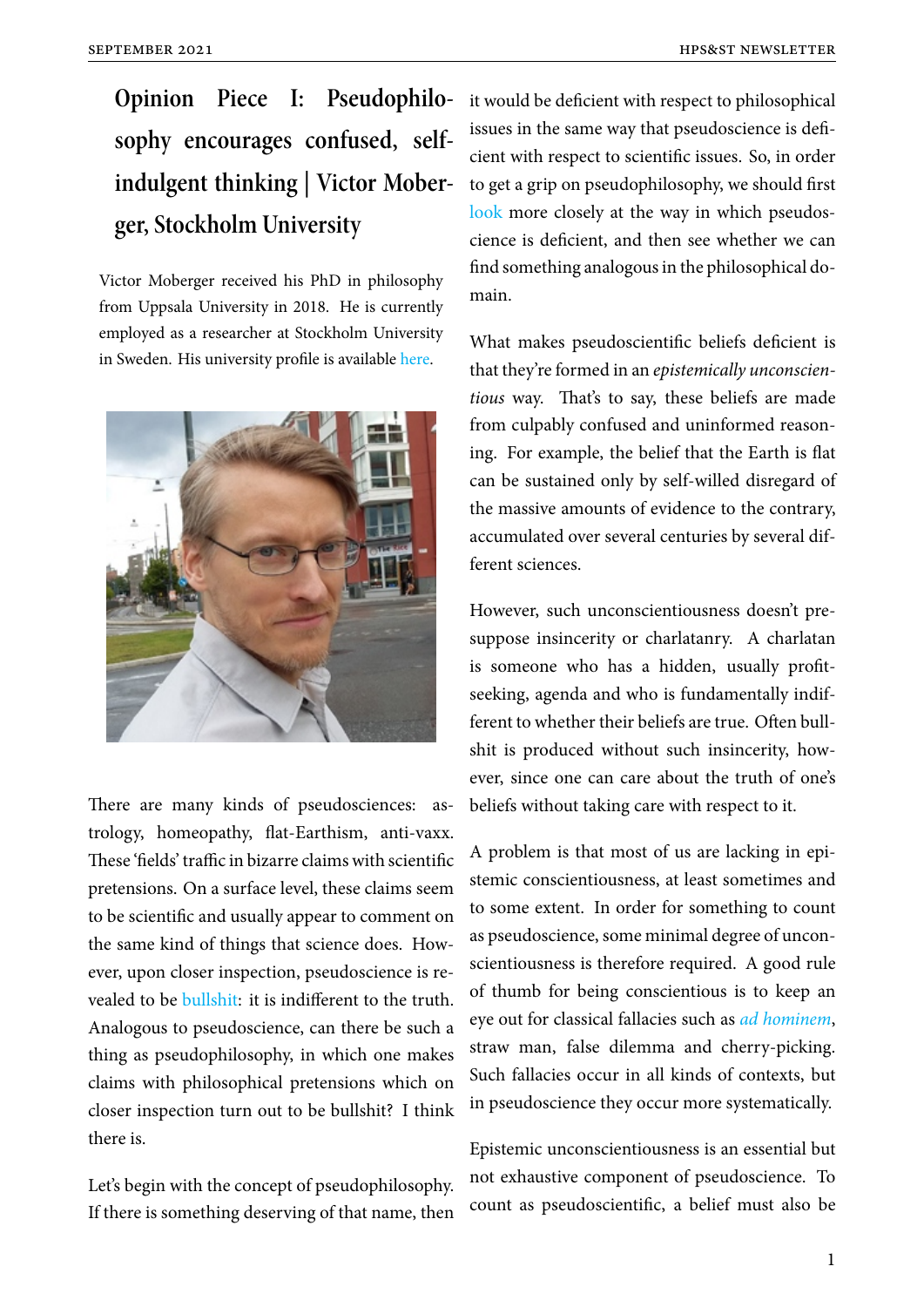about some scientific issue, and this is precisely where pseudoscience and pseudophilosophy differ. Just like pseudoscience, pseudophilosophy is defined by a lack of epistemic conscientiousness, but its subject matter is philosophical rather than scientific.

Roughly speaking, the difference between scientific and philosophical issues is that the latter aren't in any straightforward way resolvable via empirical investigation. Whether there is a God, for example, or whether there are objective moral truths, are questions that have to be answered largely via a priori reflection, if at all. These questions are thus different from questions such as whether the Earth is flat or spherical, or whether anthrax is caused by bacteria, which do have empirically accessible answers.

There are two kinds of pseudophilosophy, one mostly harmless and the other insidious. The first variety is usually found in popular scientific contexts. This is where writers, typically with a background in the natural sciences, walk selfconfidently into philosophical territory without realising it, and without conscientious attention to relevant philosophical distinctions and arguments. Often implicit empiricist assumptions in epistemology, metaphysics and the philosophy of language are relied upon as if they were selfevident, and without awareness of the threat that those very assumptions pose to the author's own reasoning. We can call this phenomenon scientistic pseudophilosophy.

An illustrative example is Sam Harris's book *The Moral Landscape* (2010), in which straw men are lined up due to Harris's failure to grasp the content of many of the philosophical claims and [ar](https://samharris.org/books/the-moral-landscape/)[guments that he](https://samharris.org/books/the-moral-landscape/) criticises, such as Hume's law (or the is/ought problem) and G.E. Moore's openquestion argument (ie, that no moral property is identical to a natural property).

Similarly, in *A Universe from Nothing* (2012), Lawrence Krauss engages with philosophical arguments for theism without understanding them properly. M[ost saliently, he ends up cr](https://www.simonandschuster.com/books/A-Universe-from-Nothing/Lawrence-M-Krauss/9781451624465)iticising a caricature version of the so-called cosmological argument about the existence of God.

The insidious kind of pseudophilosophy, which I will focus on here, is an academic enterprise, pursued primarily within the humanities and social sciences. I don't mean to suggest that the disciplines in question are *inherently* pseudophilosophical, only that, for some reason, a whole lot of pseudophilosophy goes on within them (although this will vary greatly between different universities and departments). Often philosophical issues are raised concerning knowledge, truth, objectivity, rationality and scientific methodology, and, again, without conscientious attention to relevant philosophical distinctions and arguments.

A characteristic trait is a deferential attitude toward some supposedly great continental European thinker or thinkers, such as G.W.F. Hegel, Karl Marx, Sigmund Freud, Carl Jung, Martin Heidegger or Jean-Paul Sartre (who might or might not have themselves been guilty of pseudophilosophy). Usually, the prose is infused with arcane terminology and learned jargon, creating an aura of scholarly profundity. We can call this phenomenon obscurantist pseudophilosophy.

While pseudoscience [is particularly prone to](https://onlinelibrary.wiley.com/doi/abs/10.1111/theo.12047) [causal](https://onlinelibrary.wiley.com/doi/abs/10.1111/theo.12047) fallacies and cherry-picking of data, the most common fallacy in obscurantist pseudophilosophy is equivocation. This fallacy exploits ambiguities in certain key terms, where plausible but trivial claims lend apparent credibility to inter-